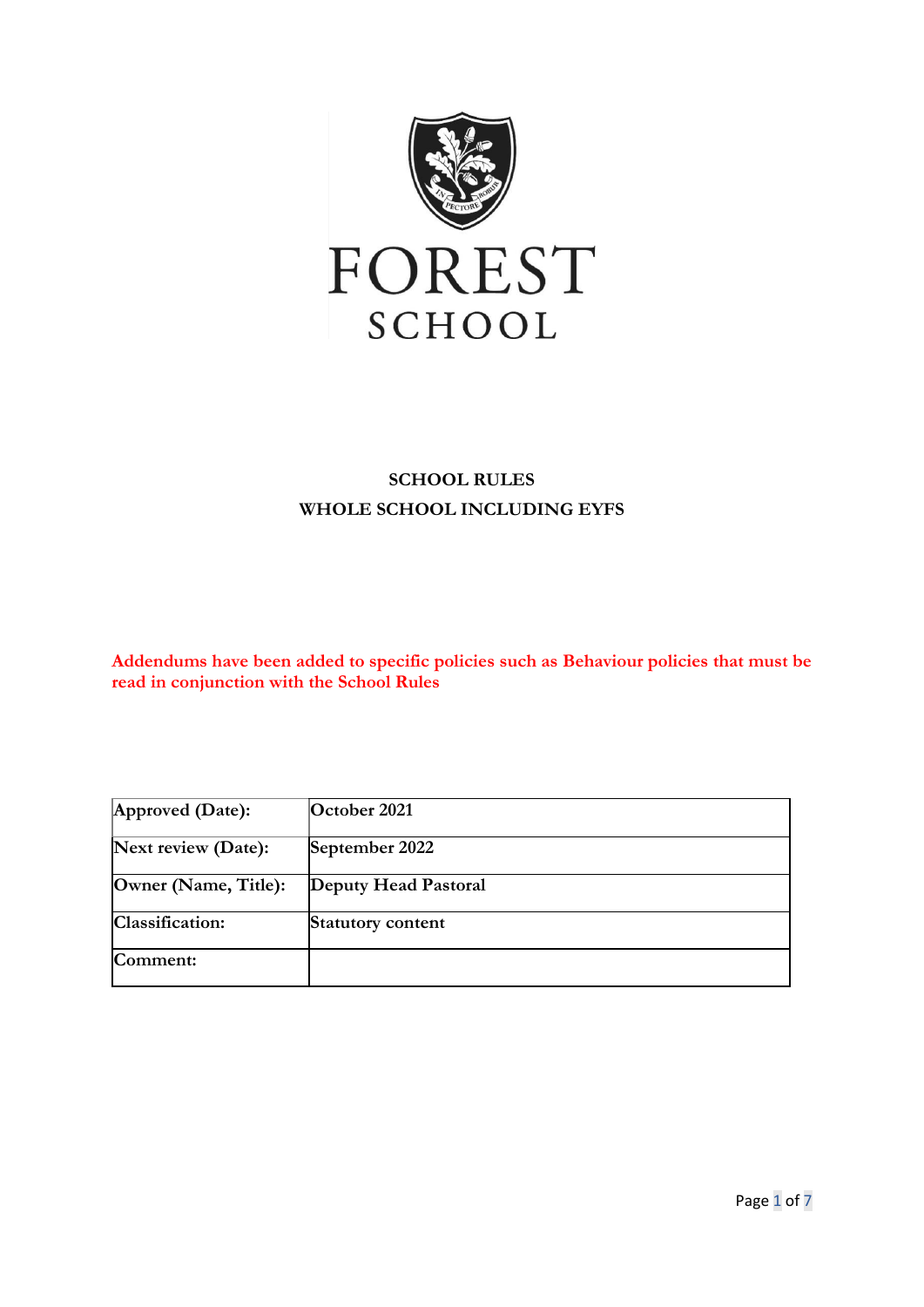#### **CONTENTS**

| 1              |  |
|----------------|--|
| $\overline{2}$ |  |
| 3              |  |
| 4              |  |
| 5              |  |
| 6              |  |
| 7              |  |
| 8              |  |
| 9              |  |
| 10             |  |
| 11             |  |
| 12             |  |
| 13             |  |
| 14             |  |
| 15             |  |

### <span id="page-1-0"></span>1 Introduction

- 1.1 The School Rules are intended to ensure the safety and welfare of pupils; and the good order and reputation of the School. A Forest pupil is expected to show self-respect, respect for others, and the school environment whilst upholding and maintaining the highest of behavioural expectations. The School Rules apply to pupils both during school hours and in any outside context, which may impinge on the life of the School.
- 1.2 Any breach of courtesy or common sense is likely to be seen as a breach of the School Rules, as will any action inside or outside School, which compromises safety or brings the School into disrepute. School Rules are designed to promote the safety, reputation, and well-being of the whole School community.
- 1.3 What follows are general statements of principle about the main areas of School life with links to other relevant policies, all of which are available on the website.
- 1.4 It is expected that parents will satisfy themselves as to the appropriateness of the School Rules and subsequently support the School in the application of these rules.
- 1.5 Details of the implementation of the School Rules are outlined in the Forest School Behaviour Policy.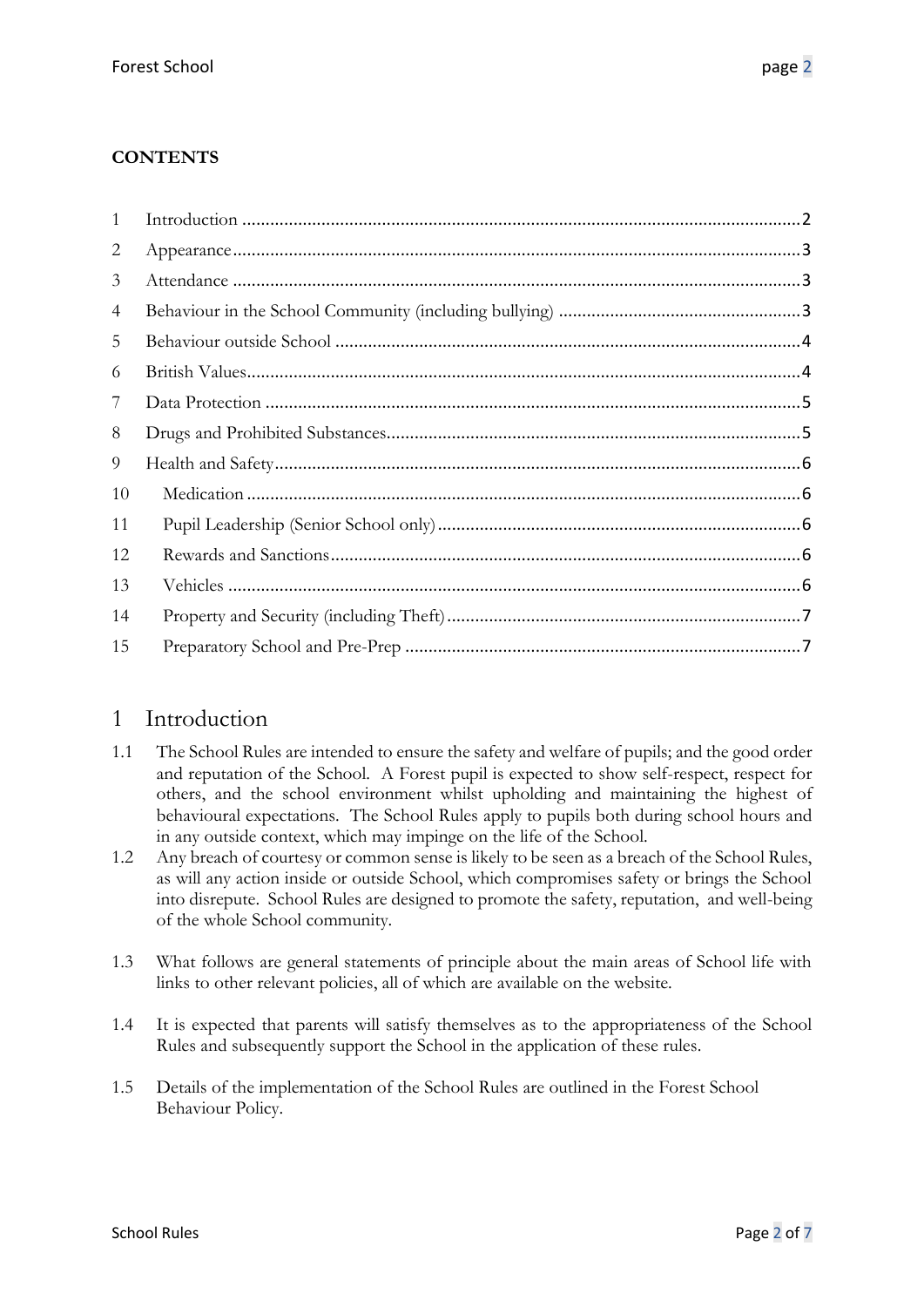## <span id="page-2-0"></span>2 Appearance

2.1 Pupils are expected to be well presented for an educational environment. . Their general appearance should be smart and presentable and they should abide by the School's regulations and requirements regarding School uniform, hair, the wearing of jewellery and the use of personal communication devices. Correct uniform must be worn to and from School, at School and when pupils are representing the School. Further information for Senior School pupils is contained within the published School Uniform Guidelines on the parent portal.

### <span id="page-2-1"></span>3 Attendance

- 3.1 Pupils are expected in School in time for registration at 8.30am. The School day finishes at 3.25pm for the Pre-Prep, at 3:35pm for Y3 – Y6 of the Preparatory School and at 3.45pm for all year groups in the Senior School. Apart from Sixth Formers, for whom specific rules apply, and permission is not needed to leave the school site if is their last commitment of the day. Under normal circumstances, the School expects outstanding levels of attendance, i.e. approximately 97%. In specific cases, where attendance becomes a concern the School will attempt to offer additional support which may extend to a referral for external support. It is important to note that the Safeguarding Policy is activated if attendance concerns meet the safeguarding threshold.
- 3.2 Sixth Formers are allowed to sign out at reception during the lunch period between 12.50pm and 1.50pm.
- 3.3 Deliberate absence from any aspect of School life is a serious matter and will be treated as such. Depending on the context of the deliberate absence the Behaviour Policy would then be activated.
- 3.4 Sporting fixtures and other activities can take place on weekends and outside normal school hours. Pupils selected for these are required to participate. Sanctions may be issued if there are repeated absences to sporting fixtures without a reasonable reason/s.
- 3.5 On occasions, pupils will be required to attend School functions (e.g. Open Day, Open Evening, Commemoration Day, Prize Giving) outside what are considered to be normal school hours.
- 3.6 The term dates are published well in advance. Only in exceptional circumstances will permission be granted for absence from School during term-times. Request for approved absence need to be sent to the Head of School copying in the School Office.
- 3.7 Parents must notify the School Office by email, phone or via the Intranet as far in advance as possible if their child is going to be absent. Parents should also copy in the tutor to this communication.

# <span id="page-2-2"></span>4 Behaviour in the School Community (including bullying)

- 4.1 Care, consideration, and respect for persons and property are essential principles of the School community. All reported cases of observed behaviour which indicates a lack of mutual respect will be fully investigated and if deemed necessary the Behaviour Policy will be activated.
- 4.2 Pupils are expected to demonstrate courtesy for all other members of the School community and to extend this to members of the public and visitors.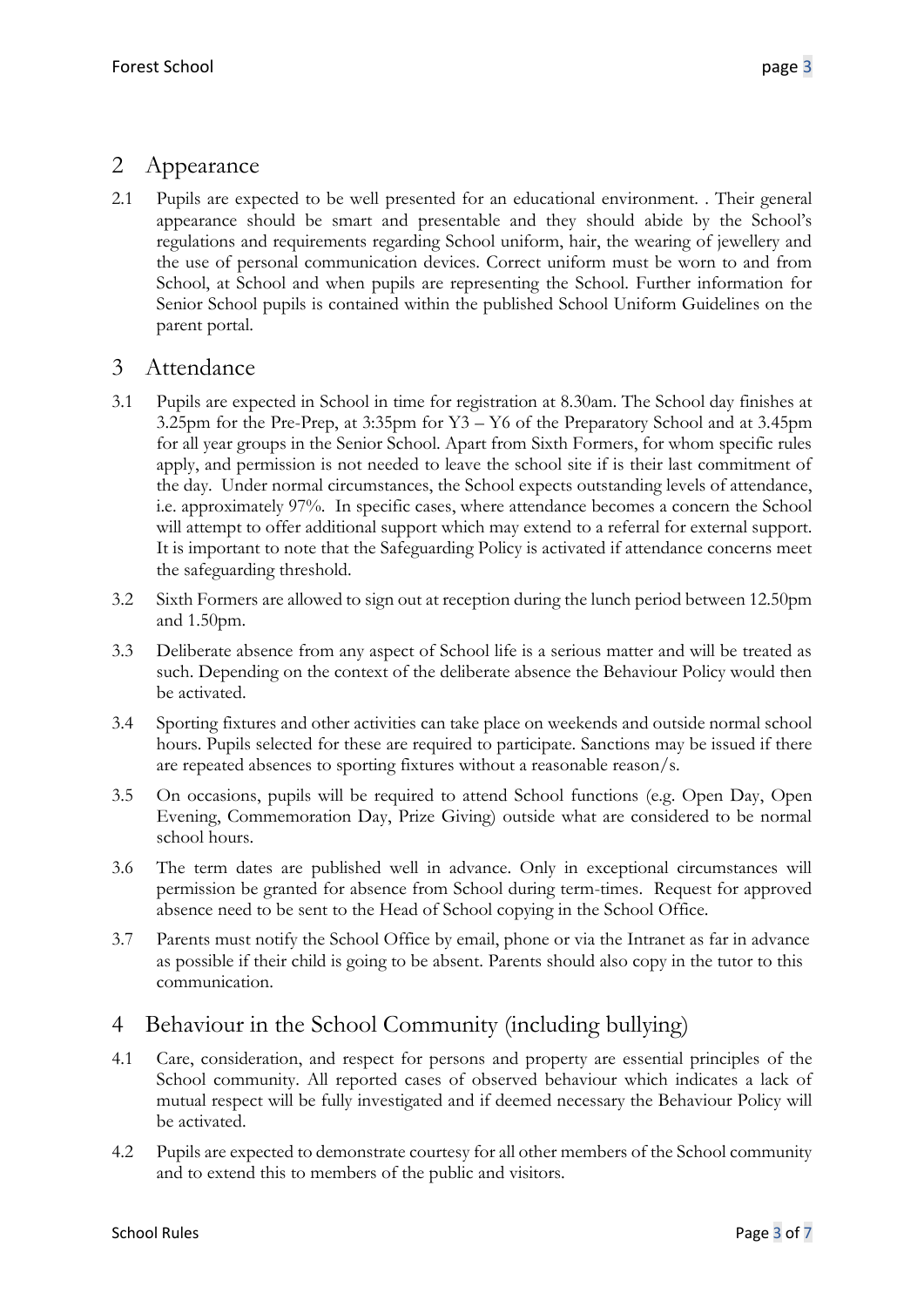- 4.3 The School stands firmly against bullying or any behaviour which is intended specifically to cause distress to another person. This includes physical, emotional and verbal bullying, whether in person or online, including any approach deemed to be offensive on grounds of race, religion, culture, sex, gender, homophobia, special educational needs or disabilities, or because a child is adopted or is a carer. Any pupils found guilty of bullying will be dealt with in accordance with the Behaviour and Anti Bullying Policies. Parents of those involved are automatically notified.
- 4.4 Parents and pupils should note the specific information within the Behaviour Policy, Antibullying Policy and the IT Responsible Use Policy.
- 4.5 Pupils are not authorised to buy or sell goods or services from each other in School, including for charitable purposes, without the express permission of their Head of Section or the Head of Preparatory School.

#### <span id="page-3-0"></span>5 Behaviour outside School

- 5.1 Whenever pupils are out of School under the School's jurisdiction normal School Rules apply to their behaviour. Outstanding behaviour is expected of all pupils when representing the School.
- 5.2 In the context of DfE Preventing and Tackling Bullying (July 2017), the School will take action in the case of bullying involving Forest School pupils, even when it takes place beyond the confines of the School or the School day. This includes any such behaviour taking place online. Please refer to the Anti-Bullying Policy and Peer-on- Peer Abuse Policy for further information.

#### <span id="page-3-1"></span>6 British Values

6.1 Forest School benefits from the diversity of its location and of its pupil, parent and staff body: diversity and inclusivity are a key part of the community foundations. All members of the Forest School community are expected to respect the fundamental British values of democracy, the rule of law, individual liberty, and mutual respect and tolerance of those with different faiths and beliefs. The School has a statutory duty to promote such values and will therefore take firm action in response to any pupil who acts in defiance of these values.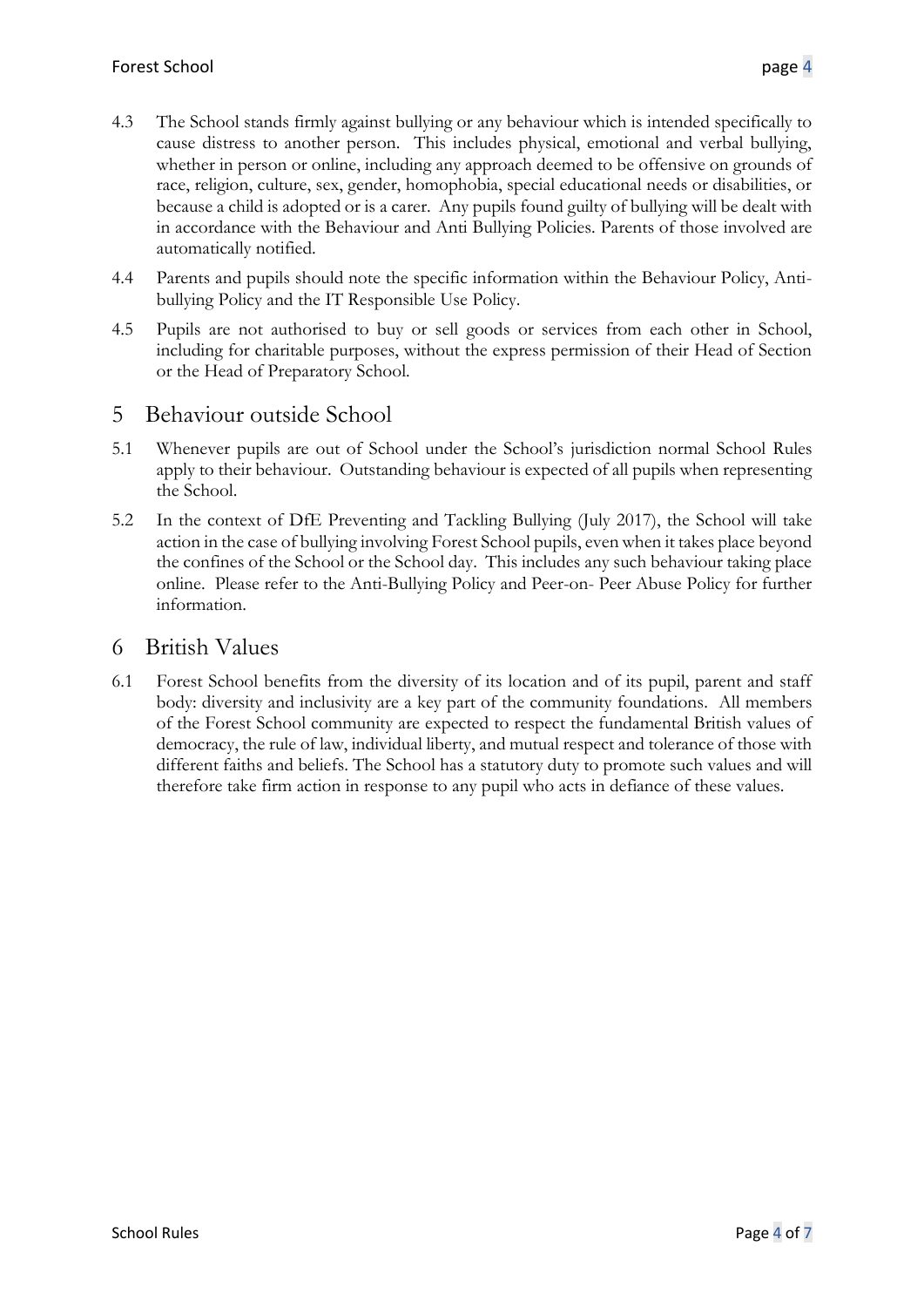6.2 Chapel, School Assemblies, House Meetings and Tutor Time 7.1 All pupils are required without exception to attend the appropriate chapel services, assemblies, house meetings and tutor time. These are organised for the different sections of the School.

### <span id="page-4-0"></span>7 Data Protection

- 7.1 The School's Pupil Data Protection Policy is compliant with the principles of the Data Protection Act 2018.
- 7.2 The School reserves the right to monitor pupils' e-mail communications and internet use including use of social media sites.
- 7.3 Use of CCTV footage for the purpose of ensuring the safety of pupils and the security of the site is highly restricted and subject to data protection regulations.

#### <span id="page-4-1"></span>8 Drugs and Prohibited Substances

- 8.1 Any distribution, selling, use of, or involvement with illegal, harmful, recreational or prohibited substances will not be tolerated by the School and any offender is likely to be excluded. For further information please refer to the Substance Education and Management (SEM) Policy.
- 8.2 The School will consider the use of targeted drugs testing in any investigation involving the use of drugs. Any such testing will be sharply focused, administered independently and only with specific parental approval. Any costs incurred will be met by the School.
- 8.3 The SEM policy explains in greater detail the school's approach, specifically the thresholds that dictate if a matter pertaining to 9.1 will form part of initiating the behaviour policy and conducting discipline procedures.
- 8.4 Pupils are not permitted to be in possession of, consume and/or be under the influence of alcohol in school and/or when representing the school on a trip or visit. This is with the exception of a limited number of social occasions where Sixth Form pupils, with the written permission of their parents, may be offered an alcoholic drink by a member of staff, with food.
- 8.5 Pupils are not permitted to smoke within the school day, whether on or off site. This includes all definitions of smoking, including but not limited to, cigarettes, e-cigarettes, vaping, shisha pens etc. Cigarette substitutes may not be brought into School, including ecigarettes and shisha.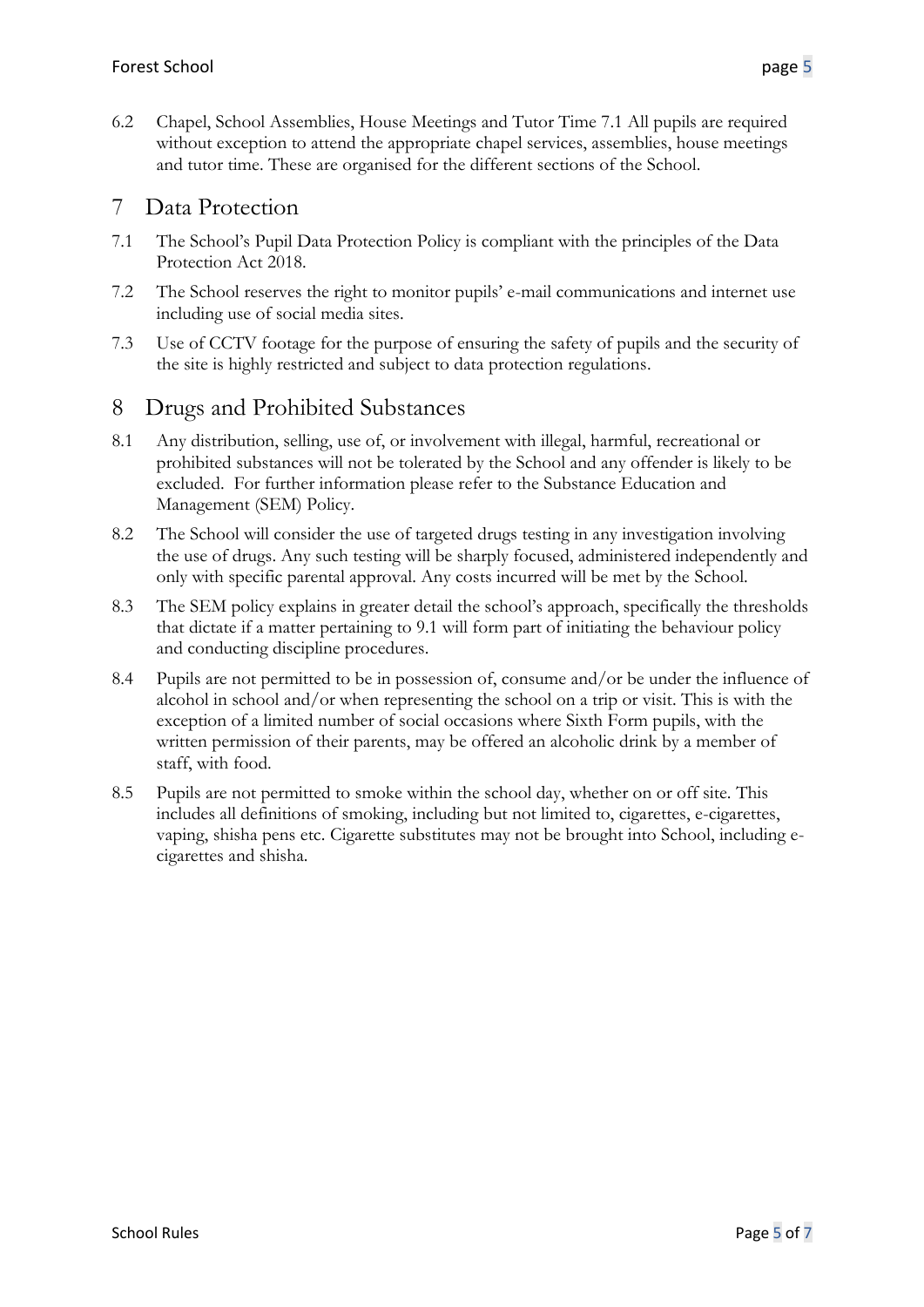## <span id="page-5-0"></span>9 Health and Safety

- 9.1 Pupils who become ill during the School day should report to Matron if displaying COVID symptoms. For general First Aid pupils will attend the Sylvestrian Leisure Centre. If necessary, Matron (or a member of School staff) will contact parents for the pupil to go home. Pupils and parents may not make such arrangements between themselves.
- 9.2 The following items, are forbidden: alcohol, tobacco including e-cigarettes, prohibited substances, firearms, ammunition, fireworks, laser pens, any offensive weapon or imitation weapon. Betting, gambling and playing for money are also forbidden. This list is not exhaustive.
- 9.3 Chewing gum may not be brought into School.
- 9.4 Classrooms, laboratories, workshops and buildings and areas designated for sports may be entered only with permission from a member of staff. Safety rules posted in these areas must be strictly observed.
- 9.5 Pupils should only play ball games in designated sports areas.

## <span id="page-5-1"></span>10 Medication

- 10.1 During a pupil's time at School it may be necessary for him/her to receive medication (either short or long term). It may be medicine prescribed by a Doctor, e.g. antibiotics, asthma inhalers, or non-prescribed medication such as paracetamol and antiseptic creams. Whatever type of medicine, it can only be administered with written parental consent
- 10.2 All medicine brought into school must be given to Matron by the parents. This also applies to long-term medication such as asthma inhalers, and eczema creams. All medicine must be clearly labelled and in the original container. Pupils in the Senior School may take responsibility for their own inhalers, whilst for younger pupils within the Preparatory School, the inhalers are kept easily accessible in each child's classroom. For good safekeeping, any other medicine should not be left in bags or kept by pupils themselves.
- 10.3 It is the parent's responsibility to update their child's school medical record by reporting to the Matrons should there be any changes to the child's medical status.

### <span id="page-5-2"></span>11 Pupil Leadership (Senior School only)

11.1 All pupils are expected to conform to the reasonable requests or instructions of any Sixth Form Leader. Failure to do so will be viewed as a breach of School discipline.

#### <span id="page-5-3"></span>12 Rewards and Sanctions

- 12.1 Systems of rewards and sanctions operate across the School. Full details are published within the Behaviour Policy.
- 12.2 At least 24 hours' notice is always given if any pupil is to be detained after School. Parents are always informed.

#### <span id="page-5-4"></span>13 Vehicles

13.1 A register of pupils' cars is kept at the School. Sixth Formers who drive cars to School must inform the School. Please note the Sixth Form Car Driver Policy.